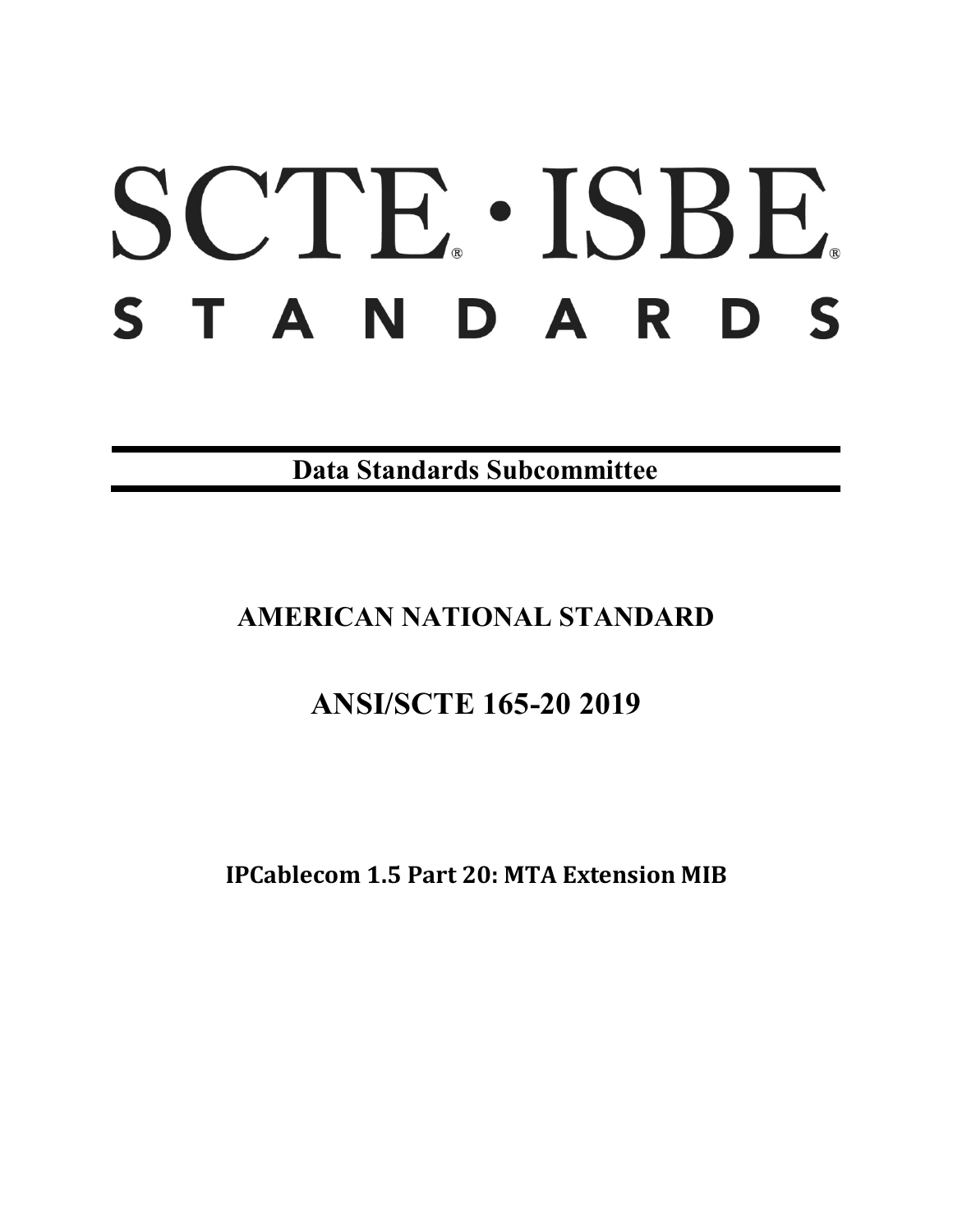# **NOTICE**

The Society of Cable Telecommunications Engineers (SCTE) / International Society of Broadband Experts (ISBE) Standards and Operational Practices (hereafter called "documents") are intended to serve the public interest by providing specifications, test methods and procedures that promote uniformity of product, interchangeability, best practices and ultimately the longterm reliability of broadband communications facilities. These documents shall not in any way preclude any member or non-member of SCTE•ISBE from manufacturing or selling products not conforming to such documents, nor shall the existence of such standards preclude their voluntary use by those other than SCTE•ISBE members.

SCTE•ISBE assumes no obligations or liability whatsoever to any party who may adopt the documents. Such adopting party assumes all risks associated with adoption of these documents, and accepts full responsibility for any damage and/or claims arising from the adoption of such documents.

Attention is called to the possibility that implementation of this document may require the use of subject matter covered by patent rights. By publication of this document, no position is taken with respect to the existence or validity of any patent rights in connection therewith. SCTE•ISBE shall not be responsible for identifying patents for which a license may be required or for conducting inquiries into the legal validity or scope of those patents that are brought to its attention.

Patent holders who believe that they hold patents which are essential to the implementation of this document have been requested to provide information about those patents and any related licensing terms and conditions. Any such declarations made before or after publication of this document are available on the SCTE•ISBE web site at [http://www.scte.org.](http://www.scte.org/)

All Rights Reserved

© Society of Cable Telecommunications Engineers, Inc. 140 Philips Road Exton, PA 19341

NOTE: DOCSIS® and PacketCable™ are registered trademarks of Cable Television Laboratories, Inc. and are used in this document with permission.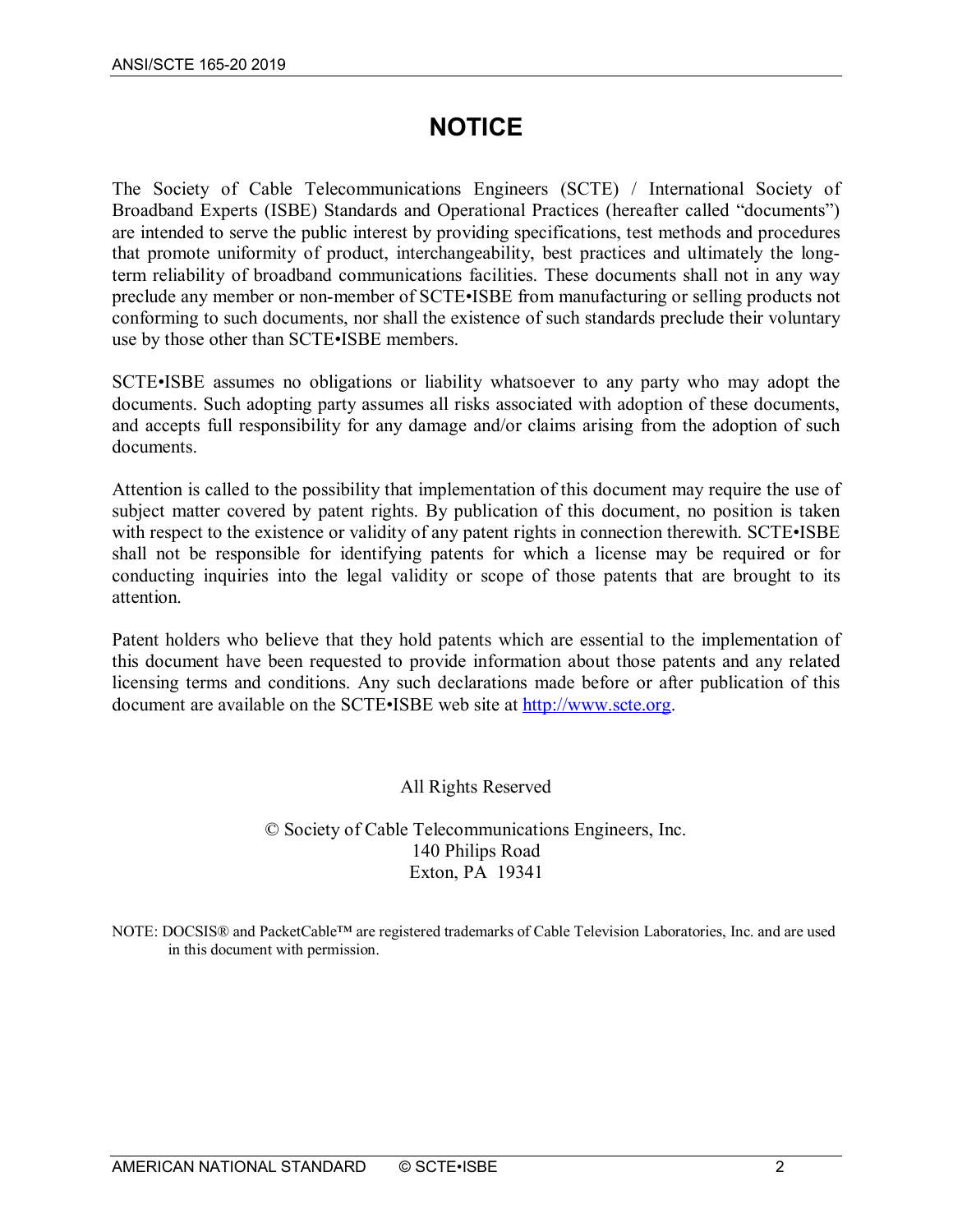# **Table of Contents**

|              | 1.1<br>1.2 |  |  |
|--------------|------------|--|--|
| $\mathbf{2}$ |            |  |  |
|              | 2.1        |  |  |
|              |            |  |  |
| 4            |            |  |  |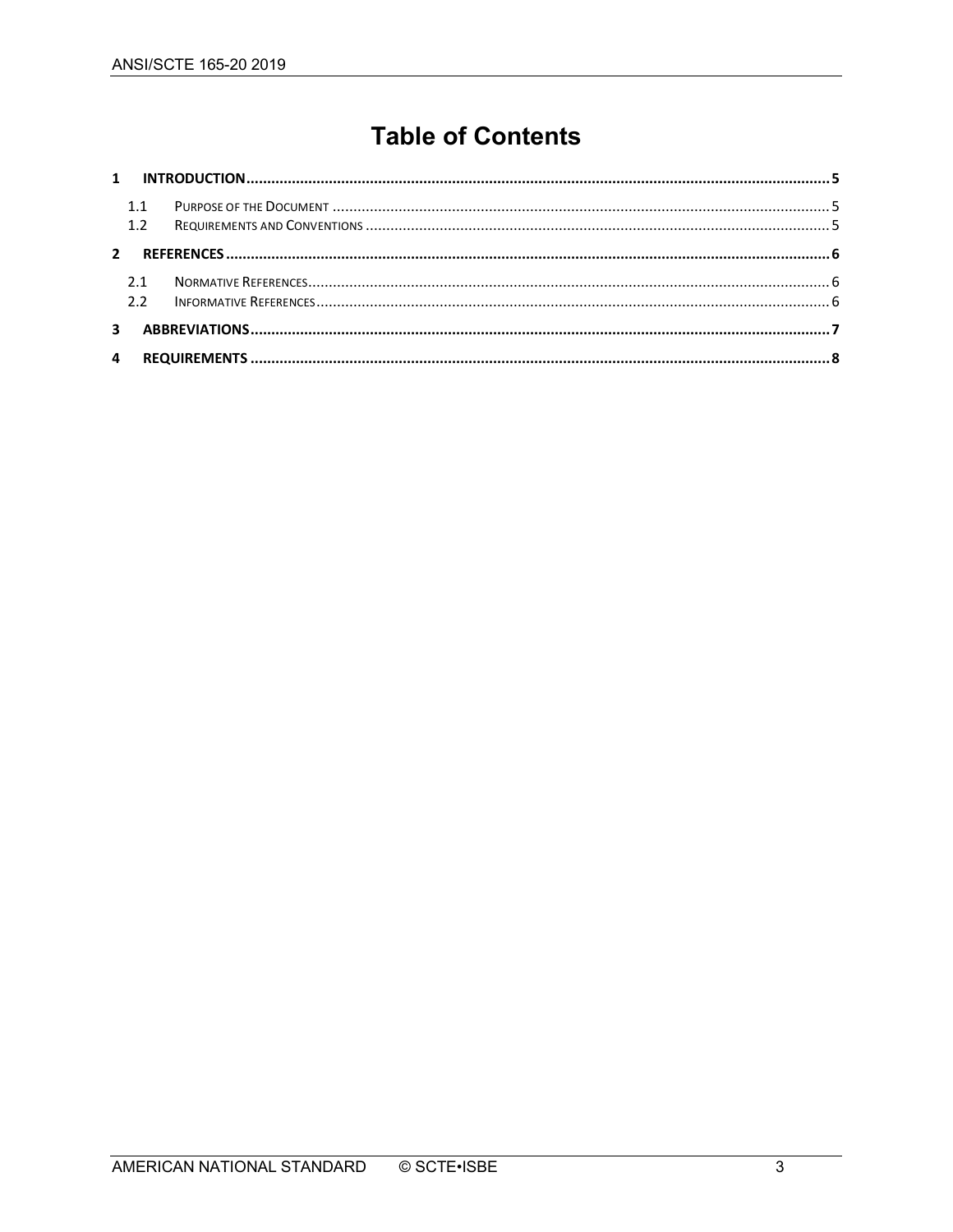This page intentionally left blank.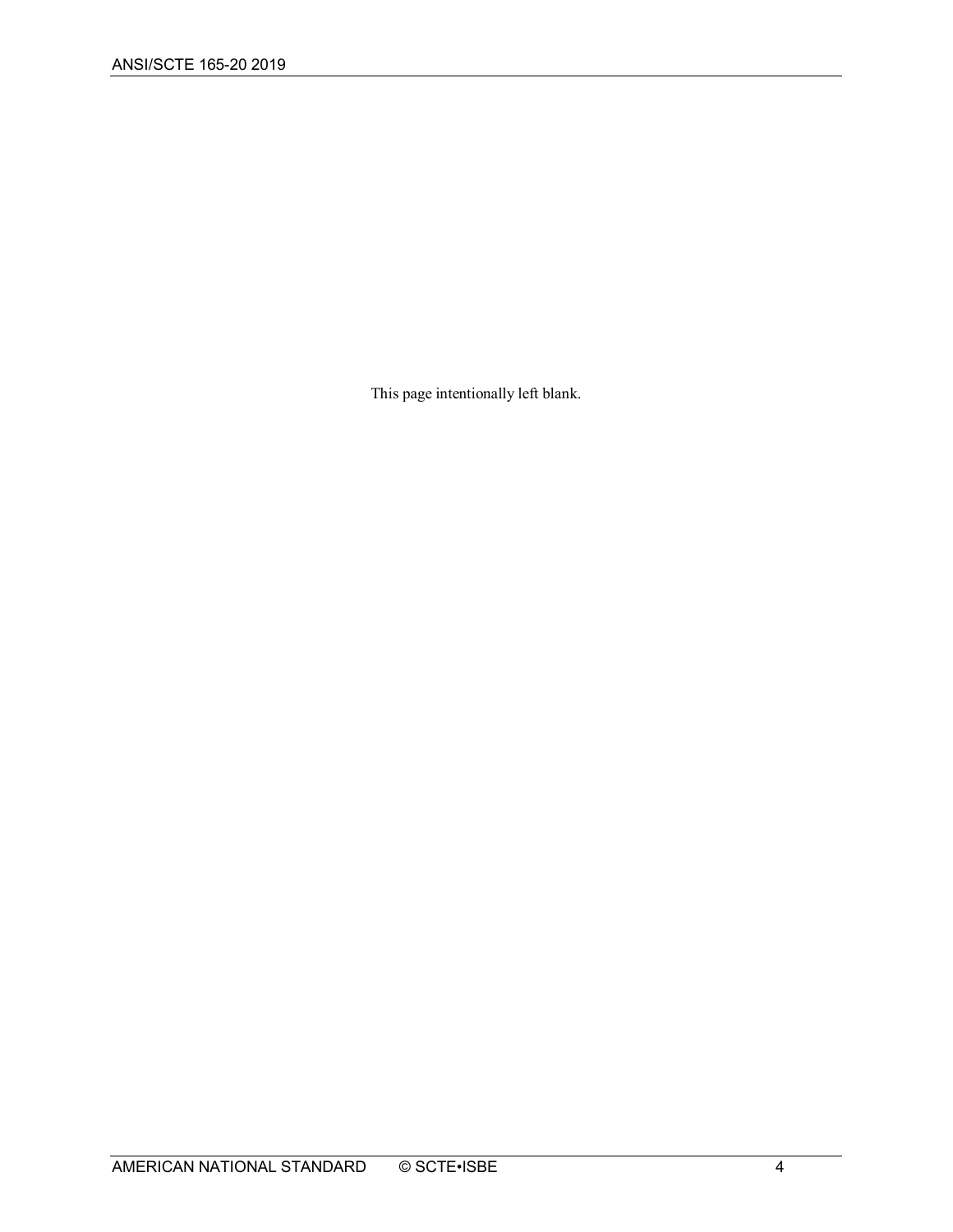# <span id="page-4-0"></span>**1 INTRODUCTION**

#### <span id="page-4-1"></span>**1.1 Purpose of the Document**

New objects that are being introduced beyond IPCablecom 1.0 for MTA MIBS are being grouped in this document so that the additional changes made can be tracked easily.

#### <span id="page-4-2"></span>**1.2 Requirements and Conventions**

Throughout this document, the words that are used to define the significance of particular requirements are capitalized. These words are:

| "MUST"       | This word or the adjective "REQUIRED" means that the item is an absolute<br>requirement of this specification.                                                                                                                                                                              |
|--------------|---------------------------------------------------------------------------------------------------------------------------------------------------------------------------------------------------------------------------------------------------------------------------------------------|
| "MUST NOT"   | This phrase means that the item is an absolute prohibition of this specification.                                                                                                                                                                                                           |
| "SHOULD"     | This word or the adjective "RECOMMENDED" means that there may exist valid<br>reasons in particular circumstances to ignore this item, but the full implications should<br>be understood and the case carefully weighed before choosing a different course.                                  |
| "SHOULD NOT" | This phrase means that there may exist valid reasons in particular circumstances when<br>the listed behavior is acceptable or event useful, but the full implications should be<br>understood and the case carefully weighed before implementing any behavior<br>described with this label. |
| " $MAX"$     | This word or the adjective "OPTIONAL" means that this item is truly optional. One<br>vendor may choose to include the item because a particular marketplace requires it or<br>because it enhances the product, for example; another vendor may omit the same item.                          |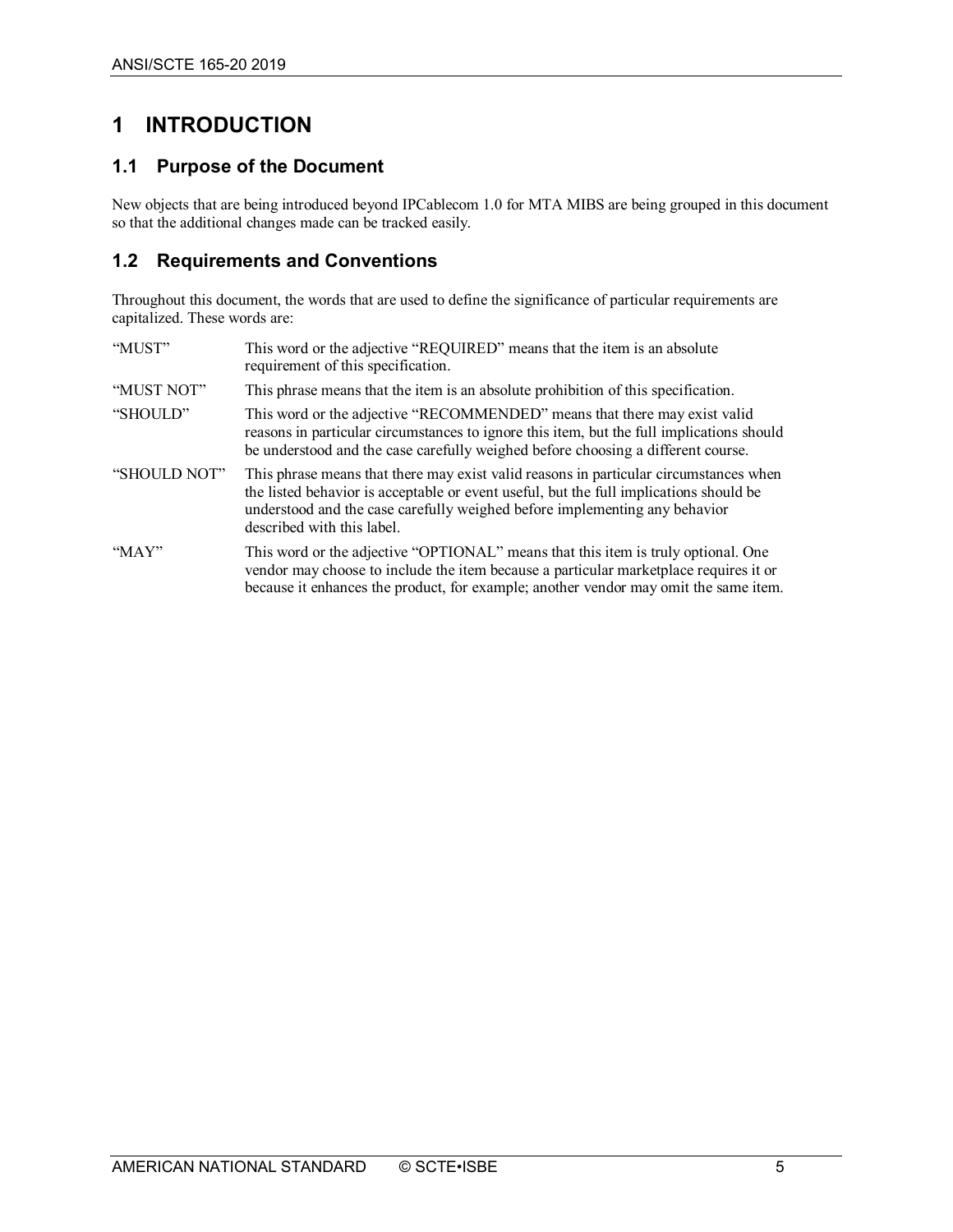# <span id="page-5-0"></span>**2 REFERENCES**

The following documents contain provisions which, through reference in this text, constitute provisions of this standard. At the time of Subcommittee approval, the editions indicated were valid. All documents are subject to revision, and while parties to agreement based on this standard are encouraged to investigate the possibility of applying the most recent editions of the documents listed below, they are reminded that newer editions of those documents might not be compatible with the referenced version.

#### <span id="page-5-1"></span>**2.1 Normative References**

In order to claim compliance with this standard, it is necessary to conform to the following standards and other works as indicated, in addition to the other requirements of this standard. Intellectual property rights may be required to implement these references.

- [1] ANSI/SCTE 165-05 2019, IPCablecom 1.5 Part 5: MTA Device Provisioning.
- [2] IETF STD 62, Simple Network Management Protocol Version 3 (SNMPv3), December 2002.
- [3] IETF RFC 2669, Cable Device Management Information Base for DOCSIS Compliant Cable Modems and Cable Modem Termination Systems.
- [4] ANSI/SCTE 23-03 2017, DOCSIS 1.1 Part 3: Operations Support System Interface.
- [5] IETF STD 5, Internet Protocol, September 1981.
- [6] IETF RFC 2011, SNMPv2 Management Information Base for the Internet Protocol using SMIv2, November 1996.
- [7] IETF RFC 2863, The Interfaces Group MIB, June 2000.
- [8] ANSI/SCTE 107 2017, DOCSIS Embedded Cable Modem Devices.
- [9] CableLabs Definition MIB Specification, CL-SP-MIB-CLABDEF-I12-160325, March 25, 2016, Cable Television Laboratories, Inc., Cable Television Laboratories, Inc.
- [10] ANSI/SCTE 79-2 2016, DOCSIS 2.0 Operations Support System Interface
- [11] ANSI/SCTE 165-07 2019, IPCablecom 1.5 Part 7: Media Terminal Adapter (MTA) Management Information Base (MIB).
- [12] ANSI/SCTE 165-08 2019, IPCablecom 1.5 Part 8: Signaling Management Information Base (MIB).
- [13] ANSI/SCTE 165-06 2019, IPCablecom 1.5 Part 6: Management Information Base (MIB) Framework.
- [14] IETF RFC 2833, RTP Payload for DTMF Digits, May 2000.
- [15] ANSI/SCTE 165-02 2016, IPCablecom 1.5 Part 2: Audio/Video Codecs.
- [16] ANSI/SCTE 165-03 2016, IPCablecom 1.5 Part 3: Network-Based Call Signaling Protocol.

#### <span id="page-5-2"></span>**2.2 Informative References**

The following documents may provide valuable information to the reader but are not required when complying with this standard.

- [17] Data-Over-Cable Service Interface Specifications, Cable Modem to Customer Premise Equipment Interface Specification, CMCI, CM-SP-CMCI-C01-081104, November 4, 2008, Cable Television Laboratories, Inc.
- [18] IETF RFC 3417, Transport Mappings for the Simple Network Management Protocol (SNMP), December 2002.
- [19] IETF RFC 2579, Textual Conventions for SMIv2, April 1999.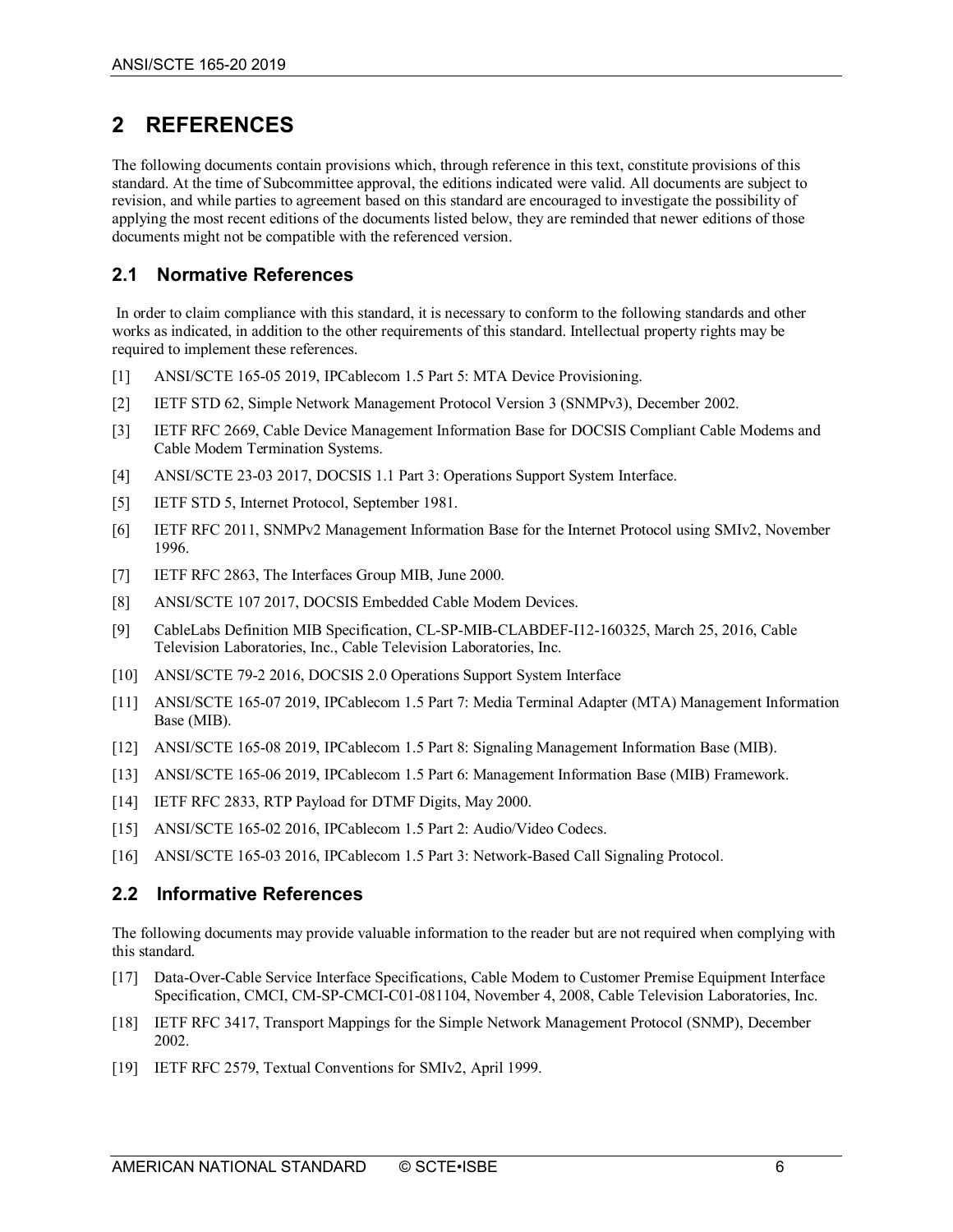- [20] IETF RFC 3410, Introduction and Applicability Statements for Internet-Standard Management Framework, December 2002.
- [21] IETF RFC 3411, An Architecture for Describing Simple Network Management Protocol (SNMP) Management Frameworks, December 2002.
- [22] IETF RFC 3412, Message Processing and Dispatching for the Simple Network Management Protocol (SNMP), December 2002.
- [23] IETF RFC 2821, Simple Mail Transfer Protocol, April 2001.
- [24] ANSI/SCTE 165-04 2019, IPCablecom 1.5 Part 4: Dynamic Quality-of-Service.
- [25] IETF RFC 3594, PacketCable Security Ticket Control Sub-Option for the DHCP CableLabs Client Configuration (CCC) Option, September 2003.
- [26] IETF RFC 2782, A DNS RR for specifying the location of services (DNS SRV), February 2000.
- [27] IETF RFC 3584, Coexistence between Version 1, Version 2, and Version 3 of the Internet-standard Network Management Framework, August 2003.
- [28] ANSI/SCTE 165-15 2019, IPCablecom 1.5 Part 15: Management Event MIB Specification.

### <span id="page-6-0"></span>**3 ABBREVIATIONS**

There are no abbreviations used in this document.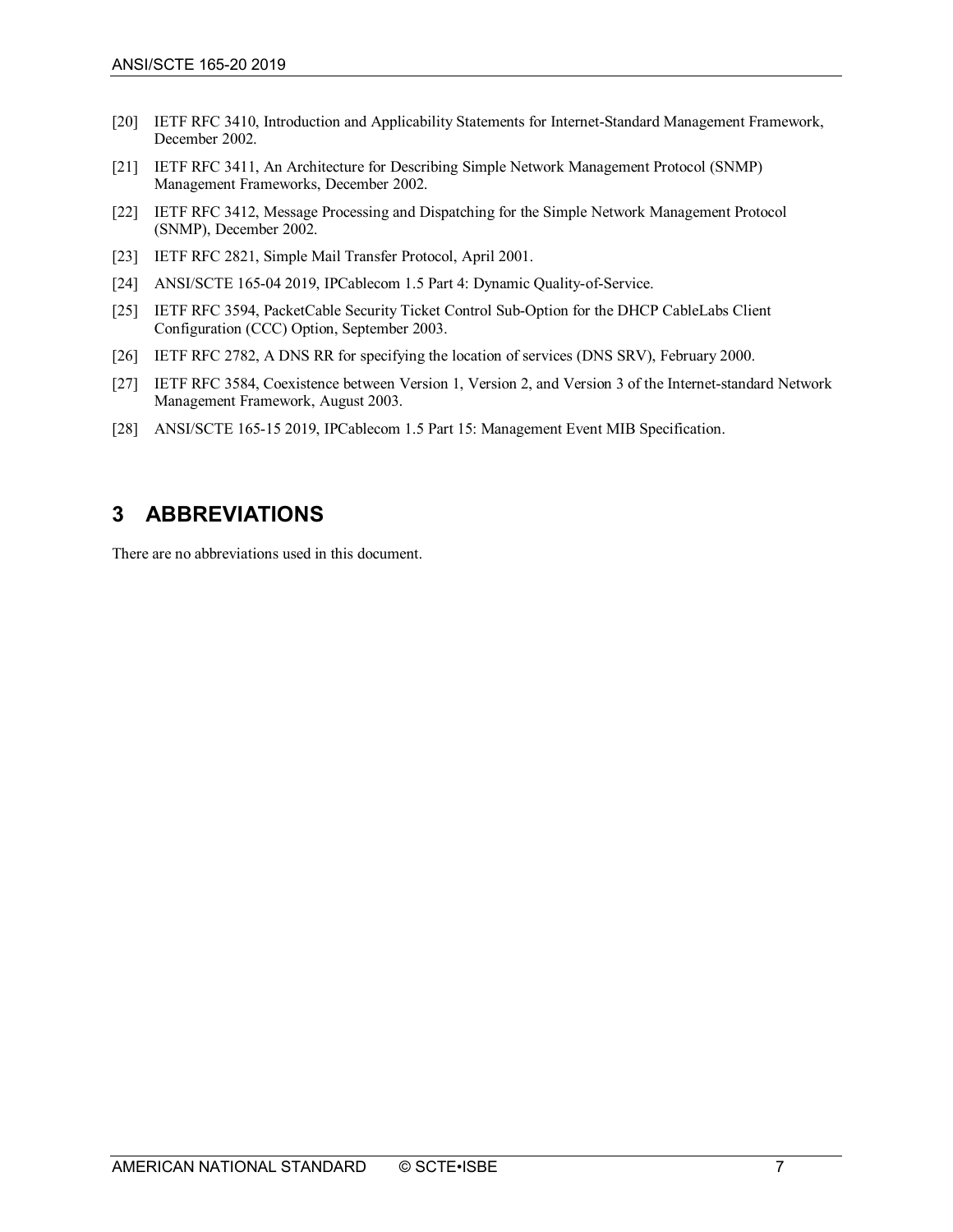## <span id="page-7-0"></span>**4 REQUIREMENTS**

The IPCablecom Extension MTA MIB MUST be implemented as defined below.

```
PKTC-EN-MTA-MIB DEFINITIONS ::= BEGIN
IMPORTS
       MODULE-IDENTITY, OBJECT-TYPE FROM SNMPv2-SMI
      OBJECT-GROUP, MODULE-COMPLIANCE
      pktcEnhancements FROM CLAB-DEF-MIB;
pktcEnMtaMib MODULE-IDENTITY
     LAST-UPDATED "200501280000Z – January 28, 2005"
     ORGANIZATION "Cable Television Laboratories, Inc"
     CONTACT-INFO
             "Sumanth Channabasappa
             Postal: Cable Television Laboratories, Inc.
             858 Coal Creek Circle
             Louisville, Colorado 80027-9750
             U.S.A.
             Phone: +1 303-661-9100
             Fax: +1 303-661-9199
             E-mail: mibs@cablelabs.com"
     DESCRIPTION
             "This MIB module enhances the basic management objects 
              defined for the PacketCable MTA Device device by 
              the MIB group pktcMtaMib.
            Acknowledgements:<br>Rodney Osborne
                                  - Arris Interactive<br>- BroadCom Corporation
            Rodney Vers<br>Eugene Nechamkin -<br>Satish Kumar -
                                   - Texas Instruments<br>- CableLabs
            Jean-Francois Mule - CableLabs<br>Venkatesh Sunkad - CableLabs
            Venkatesh Sunkad
             Copyright 1999-2005 Cable Television Laboratories, Inc.
             All rights reserved."
       REVISION "200501280000Z"
       DESCRIPTION
             "This revision is being published as part of the PacketCable
              MTA MIBs enhancements for PacketCable 1.5."
       ::= { pktcEnhancements 1 }
--
-- PacketCable Enhanced MTA MIB Objects
--
pktcEnMtaMibObjects OBJECT IDENTIFIER ::= { pktcEnMtaMib 1 }
pktcEnMtaDevBase OBJECT IDENTIFIER ::= { pktcEnMtaMibObjects 1 }
pktcEnMtaDevServer OBJECT IDENTIFIER ::= { pktcEnMtaMibObjects 2 }
pktcEnMtaDevSecurity OBJECT IDENTIFIER ::= { pktcEnMtaMibObjects 3 }
--
-- Enhanced notification group.
--
pktcEnMtaNotificationPrefix OBJECT IDENTIFIER ::= { pktcEnMtaMib 2 }
```
pktcEnMtaNotification OBJECT IDENTIFIER ::= { pktcEnMtaNotificationPrefix 0 }